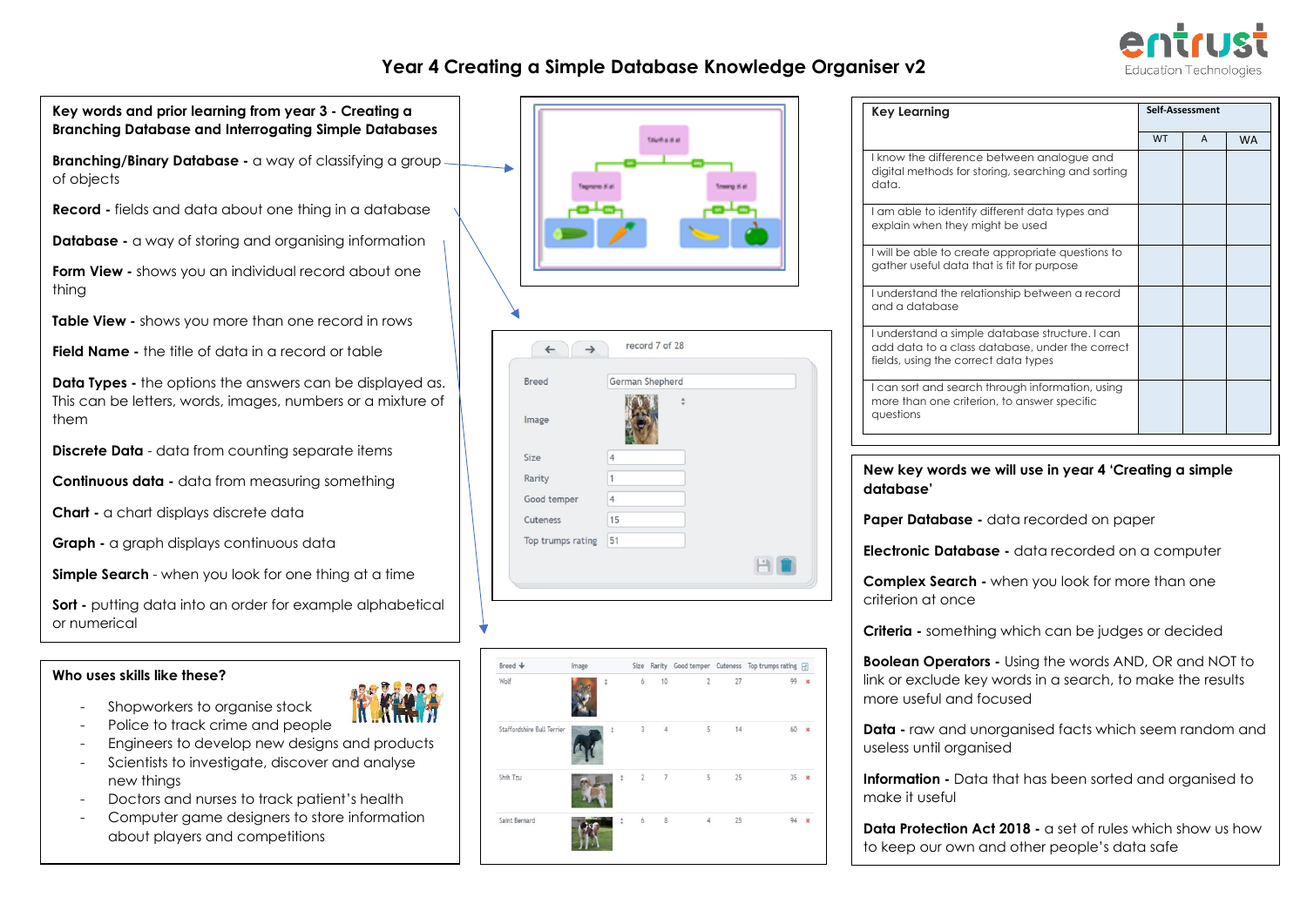



- Mobile app developers
- Computer game developers
- Programmers who create safety features for systems e.g. fairground rides, carpark barriers

**Decomposition –** breaking down a complex problem or system into smaller parts that are more manageable and easier to understand. The smaller parts can then be examined and solved, or designed

individually, as they are simpler to work with

**If..then..Statement –** used in programming to trigger a set of instructions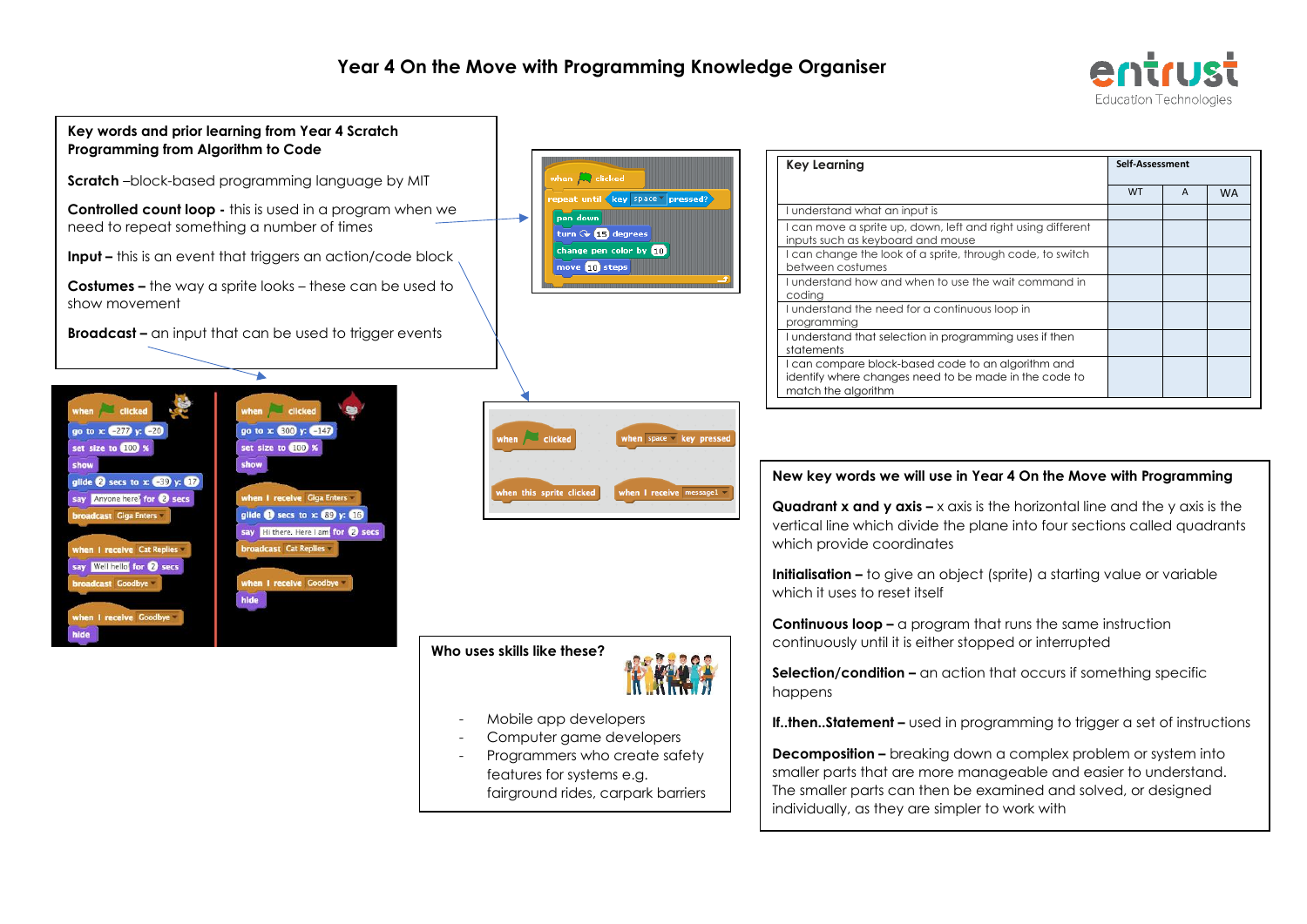

### **Year 4 What is Computer Technology? Knowledge Organiser v2**

This will be the first unit on Computer Science that the pupils will have encountered.

| <b>Key Learning</b>                                                                        |           | Self-Assessment |           |  |
|--------------------------------------------------------------------------------------------|-----------|-----------------|-----------|--|
|                                                                                            | <b>WT</b> | $\overline{A}$  | <b>WA</b> |  |
| I can explain the difference between hardware and<br>software                              |           |                 |           |  |
| I can explain the difference between an input and an<br>output device                      |           |                 |           |  |
| I can name the internal parts of a computer that make it<br>work                           |           |                 |           |  |
| I know that data stored in the computer's memory are<br>called BITS                        |           |                 |           |  |
| I know that a BIT can either be 1 or 0                                                     |           |                 |           |  |
| I know how the RAM helps the CPU to carry out tasks                                        |           |                 |           |  |
| I know that 8 bits is known as a 1 byte                                                    |           |                 |           |  |
| I can explain what a pixel is                                                              |           |                 |           |  |
| I understand how a computer stores the data required to<br>display a black and white image |           |                 |           |  |
| I understand binary data and can re-create a binary<br>image following bit data            |           |                 |           |  |
| I know that coloured images have more data per pixel<br>than a black and white image.      |           |                 |           |  |

The human computer



**Who uses skills like these?** 



- IT systems manager and engineer
- Software engineer
- Robotics designers, creators and programmers
- Web developers and web designers
- Computer game developers and designers



| 0              | $\bf{0}$ | 0           | O           | 0 | 0           | 0           | $\bf{0}$                  | 0           |
|----------------|----------|-------------|-------------|---|-------------|-------------|---------------------------|-------------|
| $\mathbf 0$    | ľ        | ŀ           | ľ           | 0 | ľ           | ŀ           | ľ                         | 0           |
| 0              | ł        | ľ           | ł           | 0 | ľ           | ľ           | t                         | 0           |
| 0              | ľ        | ľ           | ŀ           | ħ | ľ           | ľ           | ľ                         | $\mathbf 0$ |
| 0              | ľ        | r           | ľ           | ľ | t           | ľ           | ľ                         | $\bf{0}$    |
| 0              | 0        | $\bf{0}$    | ľ           | ľ | ľ           | 0           | $\overline{\mathfrak{o}}$ | 0           |
| 0              | 0        | 0           | $\mathbf 0$ | Ì | O           | $\mathbf 0$ | 0                         | 0           |
| $\overline{0}$ | 0        | 0           | $\mathbf 0$ | 0 | $\mathbf 0$ | $\mathbf 0$ | 0                         | 0           |
| 0              | 0        | $\mathbf 0$ | 0           | 0 | O           | $\mathbf 0$ | 0                         | 0           |

### **New key words we will use in Year 4 What is Computer Technology?**

**Hardware –** physical parts that make up a computer

**Software –** programs which tell a computer what to do

**Input –** allows information and data to be put into a computer through a device e.g. keyboard, microphone

**Output –** allows the computer to send information and data out to the user through a device e.g. screen, speakers

**Central Processing Unit (CPU) –** acts like the brain of the computer which receives the data and instructions and carries out what to do with the data it has been given

**Random Access Memory (RAM) –** is where the CPU's short-term data is stored. It stores the information the CPU is actively using so that it can be accessed quickly. Files cannot be stored here as the RAM is cleared every time you turn off the computer

**BITS –** The basic unit of everything in a computer's memory. Each is stored in a memory cell which switches between two states 0 and 1

**Byte –** Eight bits together are called a byte

**Hard drive –** is for long term storage and files. This data is kept even when the computer is turned off

**Pixel –** short for picture element. Images are broken down into tiny elements called pixels for a computer to store the image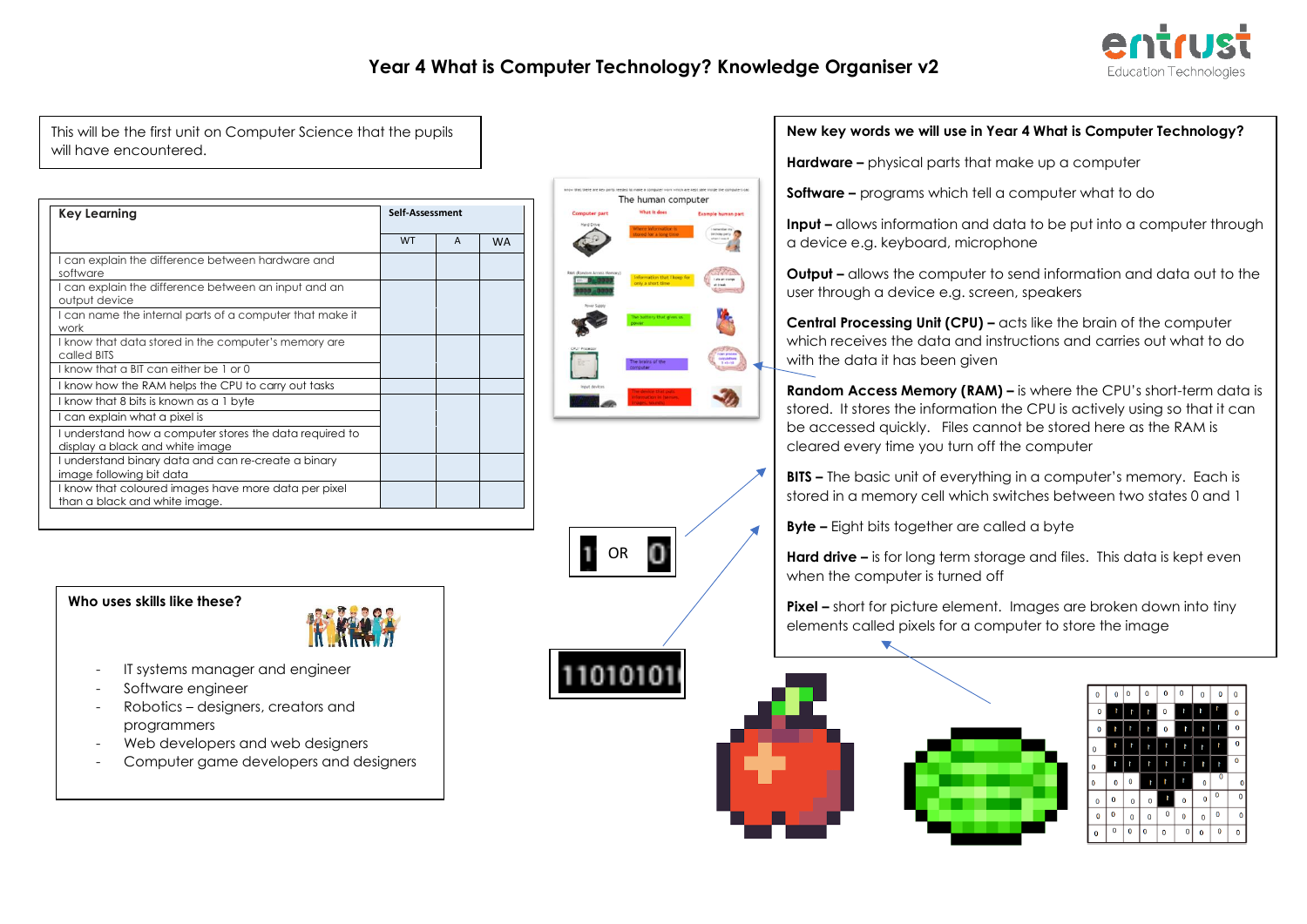# **Year 4 - Multimedia Fact File – Knowledge Organiser**



### **New key words we will use in Year 4 'Multimedia Fact file'**

**Hyperlinks –** A link from text or images that open another location or file

**Nonlinear -** doesn't follow a one-way structure for view information and instead allows free movement around all aspects of the multimedia in any order the viewer wants.

**Embedded sounds** – a sound that is linked to text or images that can be played when clicked

**Embedding YouTube video –** this is a link on a webpage using simple HTML code that links to a video that is hosted on a streaming site (e.g. YouTube)

**Transparent images -** an image that is clear and can take the effect of any images behind it.

**Copyright and citing resources -** Copyright Laws and Citing Sources Copyright laws are used to protect the intellectual property created by a person's mental or creative effort. You may only use copyrighted material as the law allows and must clearly cite the source; otherwise, you could be subject to a fine. If you use an image you may need to cite who the image belongs to

# **Red Eved Tree Frog**

### **Key Learning Self-Assessment** WT A WA I know what multimedia is and I know that multimedia makes information more engaging I know the difference between linear and nonlinear presentations I can use effective editing tools to present my text clearly I can rearrange layers on my page to improve the design I know that digital images come in different file type -.PNG JPEG I can compare two presentation pages and say why one is better than the other When searching on the internet for content to use, I can explain why I need to consider who owns it and whether I have the right to reuse it. I can record my narration as a sound file and add it to an image or text box in J2e5and add text to the image I can embed a YouTube video in my presentation I can add links to websites, and links to other pages within my presentation

## **Key words and prior learning from Year 3 'Organising, creating and presenting'**

**View and edit mode** – most programs with edit mode toggle between "view" and "edit." When in the "view mode," the user can only look at the file; however, in "edit mode," the user can view and change its contents

**Fill borders and frames** – a presentation technique used to add colour for effect or meaning

Import and export - importing and exporting allow different computer programs to read each other's' files. "Import" means to bring a file from a different program into the one you're using, and "export" means to save a file in a way that a different program can use it

**Layering** – to organize the arrangement of objects (phots, text, graphics and background colours) you've placed on a page so that you can manipulate them more easily.

**Stop motion animation** – take a photo of an object or scene and slightly move the objects before taking another photo. This process is repeated until the scene is completed and uses each photo as a frame in the animation

**Onion skinning** – a technique used in animation which lets you see a 'ghostly' image of the previous captured frame over your new frame so that you can line up objects accurately before capturing the next frame

GIF – stands for Graphics Interchange Format. GIFs are a series of images or soundless video that will loop continuously and doesn't require anyone to press play

**Page orientation** - is the direction in which a document is displayed or printed. The two basic types of page orientation are portrait (vertical) and landscape (horizontal)

Magazine creators, and publishers who make books and digital books.

Marketing and promotions teams

**Who uses skills like these?** 

**Teachers**